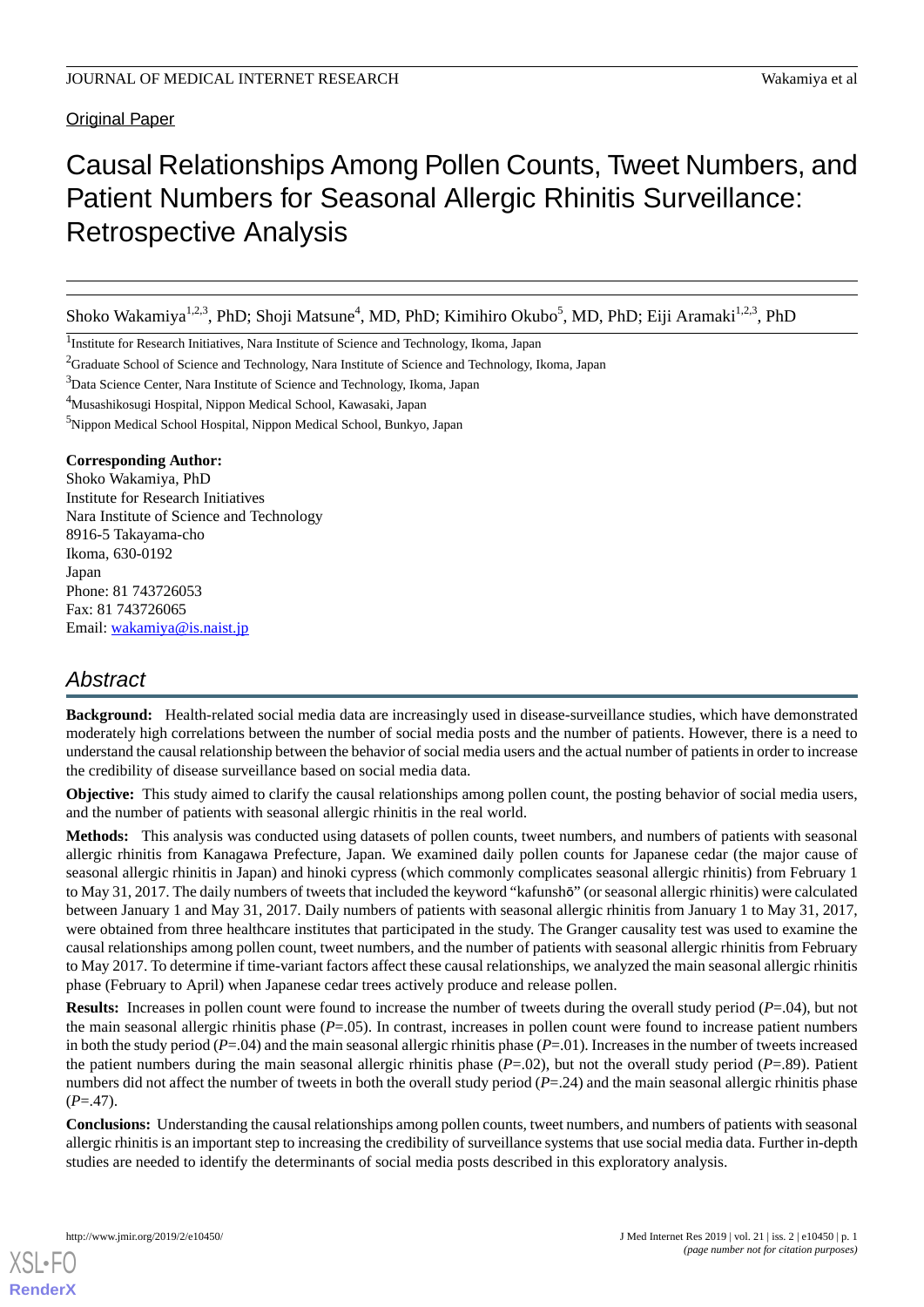#### (*J Med Internet Res 2019;21(2):e10450*) doi:  $10.2196/10450$

#### **KEYWORDS**

seasonal allergic rhinitis; social media; Twitter; causal relationship; infoveillance; disease surveillance

#### *Introduction*

The rapid growth of the internet has been accompanied by an increase in the use of social media data (from sources such as Twitter and Facebook) to explore and understand various phenomena. This form of social media monitoring can facilitate an effective analysis of large quantities of social media data produced in real time.

Large-scale quantitative analyses have been conducted using health-related social media data [\[1](#page-9-0),[2\]](#page-9-1), and the use of these data for disease surveillance (referred to as "infoveillance") is gaining interest [[3\]](#page-9-2). In particular, major advances have been made in the use of social media data to track the prevalence and spread of infectious diseases and other conditions [\[4](#page-9-3)-[6\]](#page-9-4). These studies have contributed to public health by demonstrating moderately high correlations between fluctuations in the number of relevant social media posts and patients for a specific disease. Public health authorities have also started adopting and applying currently available tools that use social media for influenza surveillance, such as HealthTweets.org [\[7](#page-9-5),[8\]](#page-9-6), Sickweather [[9\]](#page-9-7), and Now Trending [\[10](#page-9-8)].

Despite the reported correlations between actual disease prevalence and social media posts in previous research, the mechanism underlying this relationship is poorly understood. In other words, the causal relationship between disease occurrence and the behavior of social media users remains unclear. For example, some individuals may only begin posting on social media after an existing condition becomes more severe. In contrast, others may start posting when experiencing only mild symptoms and seek medical treatment after their conditions worsen. Due to the presence of these individual-level variations, the relationship between the numbers of social media posts and patient numbers remains inconclusive.

The lack of understanding of this relationship may have reduced the perceived reliability of disease surveillance based on social media data, as exemplified by the failure of Google Flu Trends [[11\]](#page-9-9). This web service consistently overestimated influenza prevalence during the 2012-2013 season by over 50%, which led to a precipitous decline in its credibility as a surveillance system. The overestimations may have been influenced by the unusually early start of the 2012-2013 influenza season, which made it a frequent topic of discussion in many media outlets. As a consequence, this may have increased the number of people searching for influenza-related topics on Google. Although the system algorithm was eventually updated, Google Flu Trends was shut down in 2015. In order to increase the credibility of disease surveillance based on social media data, there is a need to determine if there is a causal relationship between the behavior of social media users and the actual number of patients for a target disease.

Seasonal allergic rhinitis is an allergic disease that is so widely prevalent in Japan that it can be considered a national affliction.

In particular, a large number of patients suffer from seasonal allergic rhinitis induced by Japanese cedar pollen between February and April each year [[12-](#page-9-10)[14\]](#page-9-11). Although pollen is the main cause of seasonal allergic rhinitis, symptoms only occur if a person is exposed to a quantity of pollen that exceeds his/her threshold level. As a result, there is no strong association between pollen count and patient numbers. In addition, seasonal allergic rhinitis in Japan can also be triggered by pollen from other plant species (eg, hinoki cypress and common ragweed), which complicates disease surveillance. However, the predicted prevalence of seasonal allergic rhinitis in Japan is currently based solely on Japanese cedar pollen counts.

This study aimed to clarify the causal relationships among the prevalence of seasonal allergic rhinitis, the behavior of social media users, and the actions of the users in the real world. For example, we examined if more patients sought care after increases in pollen count, if Twitter users tweeted more after visiting a health care institute, and if more patients visited hospitals after seasonal allergic rhinitis received increased attention on social media. The results of this analysis may support the use of social media in seasonal allergic rhinitis surveillance and shed light on the previously unknown behavior of patients with seasonal allergic rhinitis. In addition, we discuss the content of some tweet examples.

### *Methods*

#### **Data**

#### *Measures*

This analysis was conducted using the following datasets of pollen count, tweets, and numbers of patients with seasonal allergic rhinitis [\(Figure 1\)](#page-2-0). For this study, we focused on Kanagawa Prefecture in the Kantō region of Japan, which has the second largest population (over 9 million) in Japan, after Tokyo and before Osaka. The population density of Kanagawa Prefecture is estimated to be  $3,791.56$  people/km<sup>2</sup> [[15\]](#page-9-12), which is ranked third in Japan, after Tokyo and Osaka. According to the report on the usage ratio of social networking services of internet users in each prefecture [[16\]](#page-9-13), Kanagawa Prefecture has a social networking services usage ratio of 56.5%, with the highest rank. According to the information by Kanagawa Prefectural Government [[17\]](#page-10-0), Japanese cedar pollen dispersal in Kanagawa Prefecture occurs from February to April each year, which corresponds with other areas in Kantō region including Tokyo and Saitama.

#### *Pollen Count*

We examined daily pollen counts for Japanese cedar (the major cause of seasonal allergic rhinitis in Japan) and hinoki cypress (which commonly complicates seasonal allergic rhinitis). Japanese cedar and hinoki cypress pollen counts are measured hourly by automatic pollen counters located nationwide. Each prefecture has two to three of these devices, which are placed

```
XS-FO
RenderX
```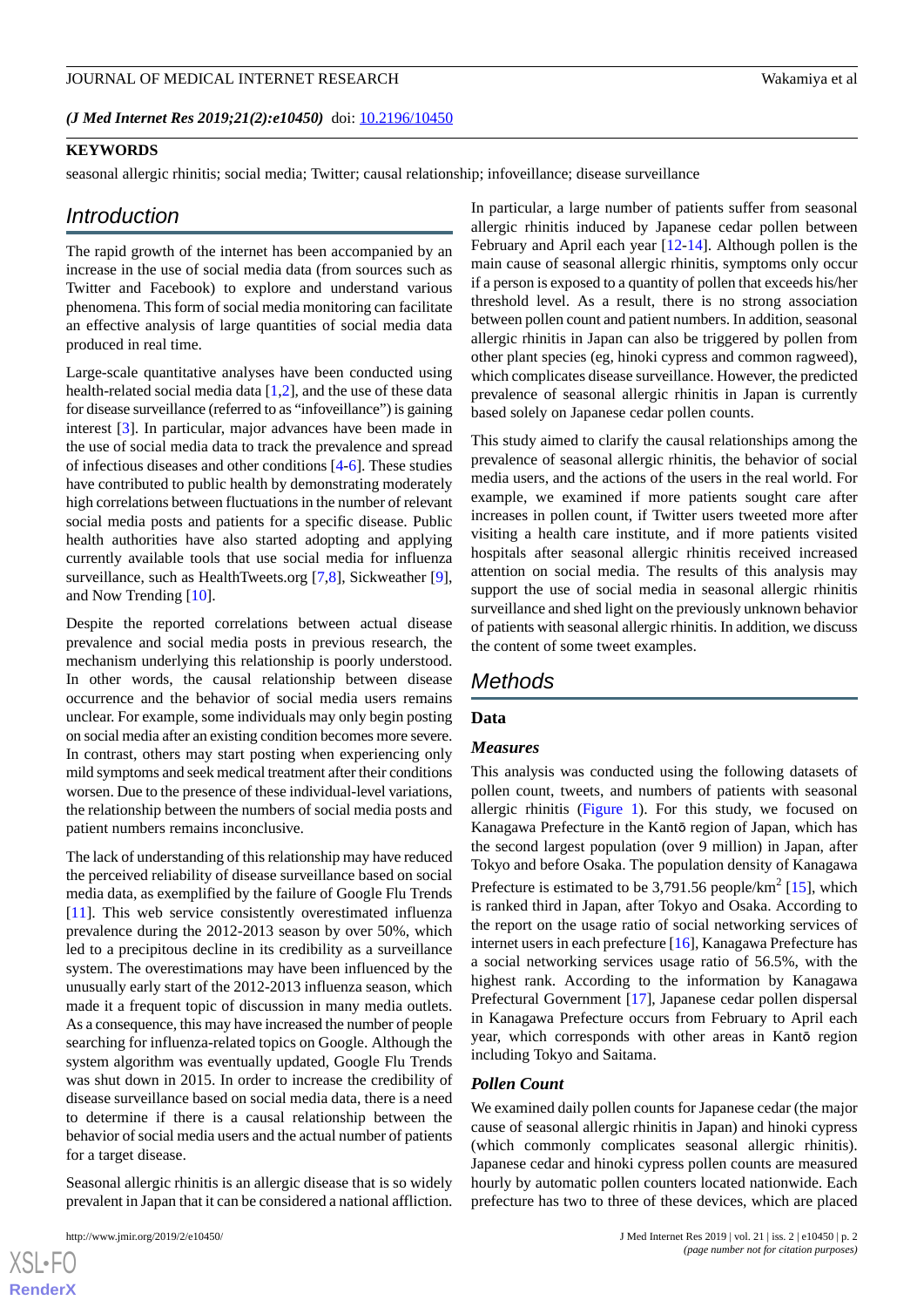in urban areas with high population densities and in mountainous regions that are the major source of pollen production. Each

prefecture's mean daily pollen count is calculated based on aggregated hourly counts from multiple observation sites.

<span id="page-2-0"></span>Figure 1. Time-based changes in data in Kanagawa Prefecture, Japan. The X-axes represent the date and the Y-axes represent data counts, to which min-max normalization is applied for the following variables: (a) changes in pollen count (mean daily pollen count from three observation sites within Kanagawa Prefecture), (b) changes in the number of SAR-related tweets, and (c) changes in the number of SAR patients (daily number of patients from three participating health care institutes within Kanagawa Prefecture). The solid line represents the changes in the number of patients on nonconsultation days (ie, days when an institute is closed) that were supplemented by the patient numbers from the preceding and proceeding days; the dashed line represents the changes in the reported number of patients. Our analysis used the supplemented patient numbers. SAR: seasonal allergic rhinitis.



(c) Daily number of SAR patients

Hourly pollen counts from February 1 to May 31, 2017, were obtained from the Japanese Ministry of the Environment's pollen

observation system (designated "Hanakosan") for analysis [[18](#page-10-1)[,19](#page-10-2)]. The data were recorded at three observation sites within

 $XSI -$ **[RenderX](http://www.renderx.com/)**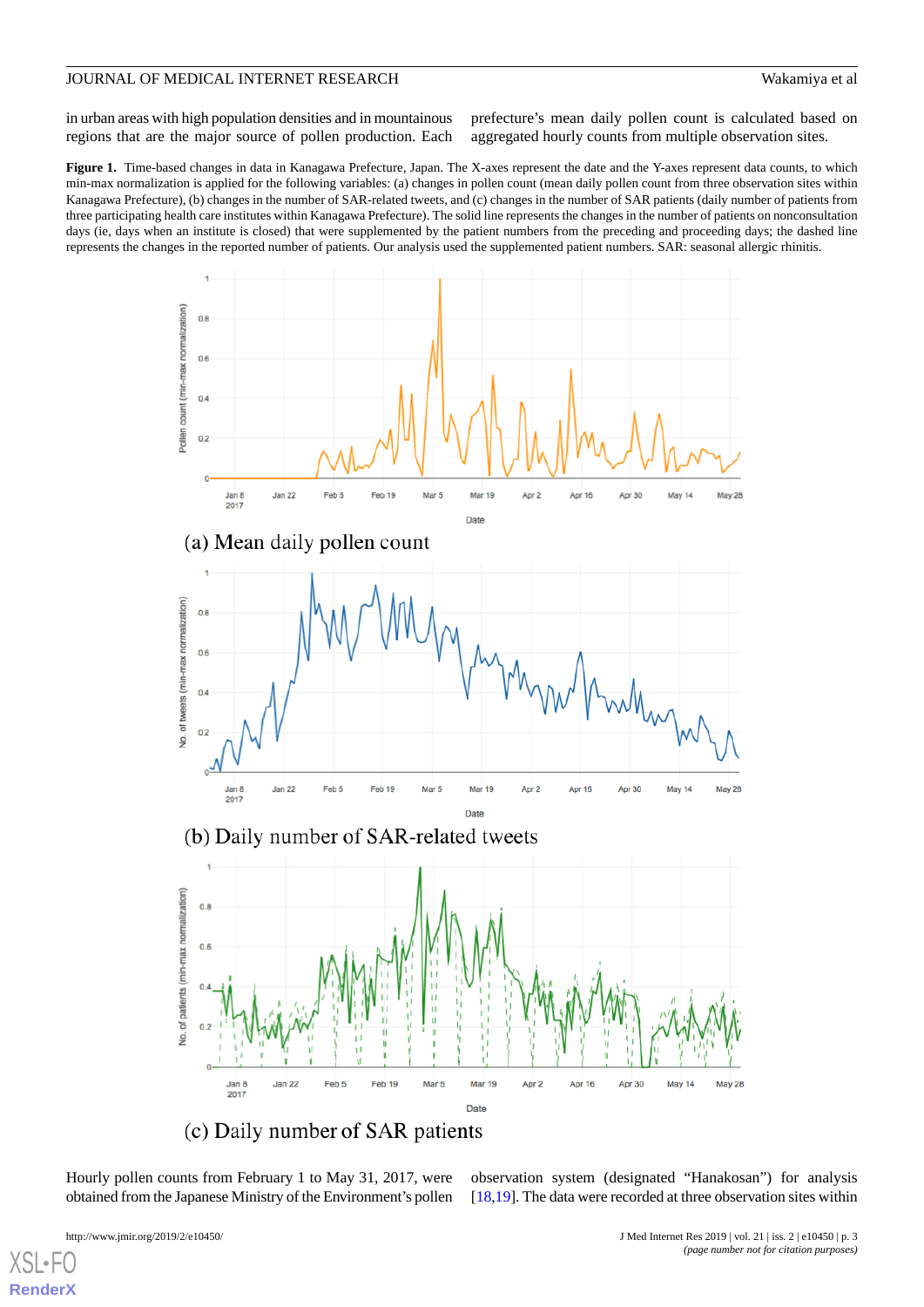Kanagawa Prefecture (the Second Annex of the Kanagawa Prefectural Government Building, the Kawasaki Life Science & Environment Research Center, and the Kanagawa Environmental Research Center), and the mean daily pollen counts across these three sites were calculated. [Figure 1](#page-2-0) shows the changes in mean daily pollen count in Kanagawa Prefecture from February to May 2017.

#### *Seasonal Allergic Rhinitis–Related Tweets Numbers*

In an analysis of Twitter posts, we calculated the daily number of tweets that included the Japanese keyword "kafunshō" (or seasonal allergic rhinitis). These tweets have been crawled using the Twitter Streaming app's programming interface. From among these tweets, we identified Twitter user profiles with location information (such as an area of residence that was freely written by a user in his/her Twitter profile or latitude/longitude data acquired from the satellite-based positioning systems such as global positioning system); the tweets were then classified according to the prefecture. We prioritized the latitude/longitude data, if available. Subsequently, we used retweets. We identified 185,538 tweets from Japan that contained the target keyword between January 1 and May 31, 2017. [Figure 1](#page-2-0) also shows the changes in the daily number of relevant tweets in Kanagawa Prefecture during this period.

#### *Number of Patients With Seasonal Allergic Rhinitis*

We analyzed the daily number of outpatients diagnosed with seasonal allergic rhinitis from January 1 to May 31, 2017. Specifically, electric health records were used to determine whether patients were diagnosed with seasonal allergic rhinitis, causing double counting of patients who saw a doctor twice or more often during the period, although this was a rare occurrence. Although daily patient numbers are not generally publicized, we obtained these data from three health care institutes that agreed to participate in the study. These institutes were Sasaki Hospital (Yokohama City), Kawasaki Saiwai Clinic (Kawasaki City), and Kosugi ENT Clinic (Kawasaki City). [Figure 1](#page-2-0) shows the changes in the daily number of seasonal allergic rhinitis patients that visited the participating health care institutes from January to May 2017. Single imputation methods such as last observation carried forward [\[20](#page-10-3)] were used to deal with missing values. However, missing values on nonconsultation days occurred regularly, and patients who did not want to wait until the following days may have visited a doctor on the preceding days. Thus, we interpolated the missing values from the average values.

#### **Analysis**

 $XS$ -FO **[RenderX](http://www.renderx.com/)**

We aimed to examine the causal relationships among the level of attention gained by seasonal allergic rhinitis on Twitter (number of tweets), pollen count, and the number of patients with seasonal allergic rhinitis. Although pollen counts may directly affect the number of tweets and patients with seasonal allergic rhinitis, the vice-versa is highly unlikely. As a result, we did not analyze the effects of tweet numbers and patient numbers on pollen count. Because this analysis used a data-driven approach, we employed the Granger causality test [[21\]](#page-10-4). This statistical hypothesis test determines if a particular time series is predictive of another time series.

To determine if time-variant factors affect the causal relationships among seasonal allergic rhinitis prevalence, behavior of social media users, and the actions of users in the real world, we conducted additional analyses where the study period (February to May 2017) was divided into two phases. The first was the main seasonal allergic rhinitis phase, which generally occurs from February to April in the Kantō region for Japanese cedar-induced seasonal allergic rhinitis [\[12](#page-9-10)]. The second was the concluding phase of the season, which generally occurs in May in the Kantō region for Japanese cedar-induced seasonal allergic rhinitis. The data were analyzed as a differential time series of the differences between each day and the preceding day.

#### **Ethics Statement**

This study utilizes only the participants' count information that was nonlinkable, anonymized, and deidentified prior to analysis. As this research did not use personally identifiable information, it was exempt from institutional review board approval in accordance with the Ethical Guidelines for Medical and Health Research Involving Human Subjects stipulated by the Japanese national government.

#### *Results*

#### **Overview**

In addition to analyzing the overall study period (February to May 2017), the Granger causality test was applied to the main seasonal allergic rhinitis phase (February to April 2017). The results of the overall study period and the main seasonal allergic rhinitis phase are presented in [Table 1](#page-4-0) and [Figure 2](#page-4-1).

#### **Effect of Pollen Count on the Number of Seasonal Allergic Rhinitis–Related Tweets**

As shown in [Table 1](#page-4-0) and [Figure 2](#page-4-1), the Granger causality test rejected the null hypothesis that pollen count has no effect on the number of seasonal allergic rhinitis–related tweets during the overall study period  $(P=.04)$ ; this indicates that pollen count has a causal effect on the number of seasonal allergic rhinitis–related tweets. In contrast, the test did not reject this null hypothesis in the main seasonal allergic rhinitis phase (*P*=.05; [Table 1;](#page-4-0) [Figure 2](#page-4-1)). We were unable to apply the Granger causality test to the concluding phase (May 2017) for these two variables.

#### **Effect of Pollen Count on Patient Numbers**

As shown in [Table 1](#page-4-0) and [Figure 2](#page-4-1), the Granger causality test rejected the null hypothesis that pollen count has no effect on patient numbers during the overall study period (*P*=.04); this indicates that pollen count has a causal effect on the number of seasonal allergic rhinitis–related tweets. In addition, the test also rejected the null hypothesis in the main seasonal allergic rhinitis phase  $(P=0.01;$  [Table 1;](#page-4-0) [Figure 2](#page-4-1)). We were unable to apply the Granger causality test to the concluding phase (May 2017) for these two variables. Consequently, we confirmed that more patients sought care after increases in pollen count occurred during the overall study period.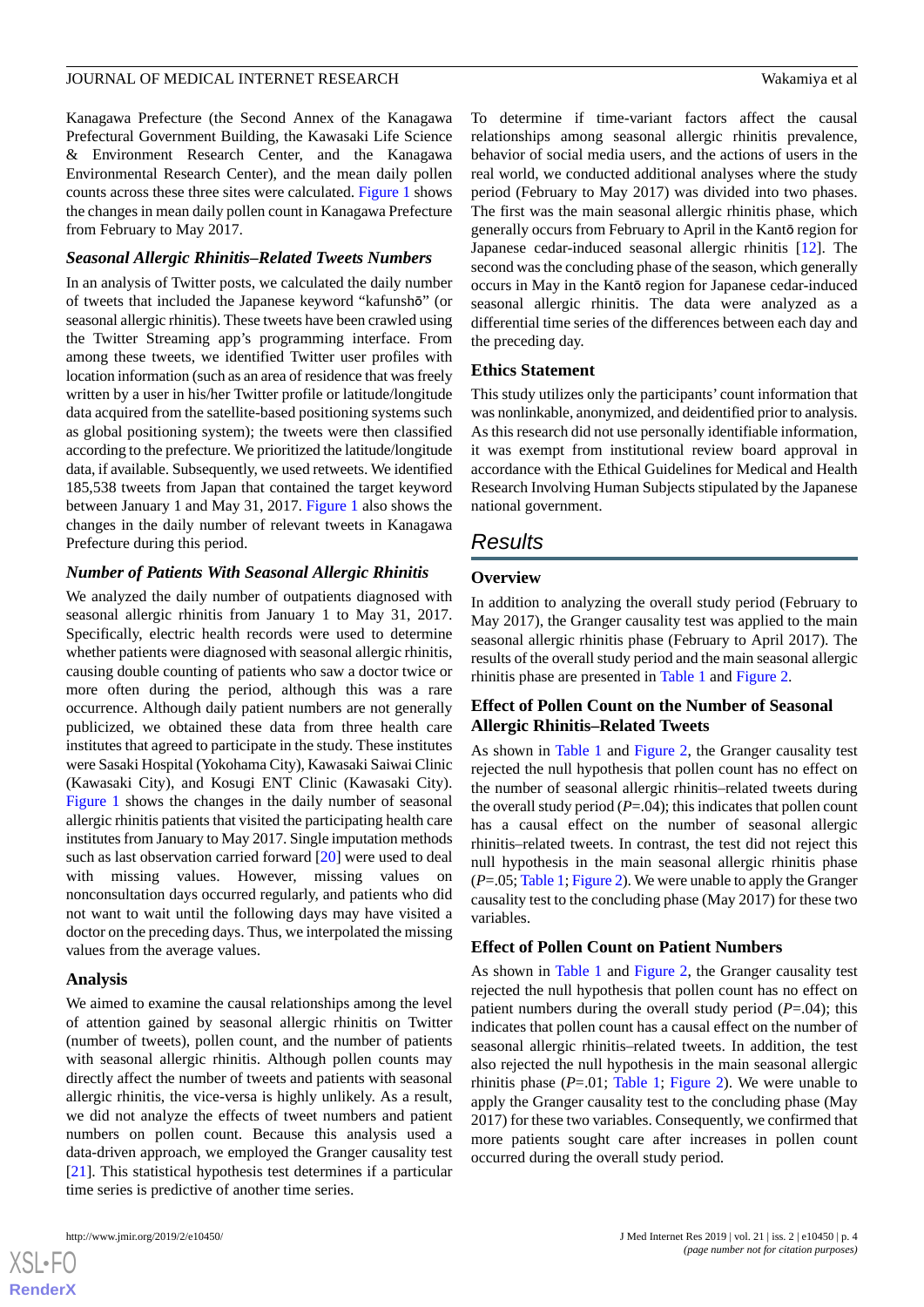<span id="page-4-0"></span>Table 1. Results of the Granger causality test for pollen count, number of seasonal allergic rhinitis–related tweets, and number of patients with seasonal allergic rhinitis.

| Cause/effect                                                   | $P$ value                |                    |
|----------------------------------------------------------------|--------------------------|--------------------|
|                                                                | Number of tweets         | Number of patients |
| Overall study period (February to May 2017)                    |                          |                    |
| Pollen count                                                   | .04                      | .04                |
| Number of tweets                                               | $\mathbf{a}$             | .89                |
| Number of patients                                             | .24                      |                    |
| Main seasonal allergic rhinitis phase (February to April 2017) |                          |                    |
| Pollen count                                                   | .05                      | .01                |
| Number of tweets                                               | $\overline{\phantom{a}}$ | .02                |
| Number of patients                                             | .47                      |                    |

<span id="page-4-1"></span><sup>a</sup>Not available.

**Figure 2.** Causal relationships between pollen count, number of SAR-related tweets, and number of patients with SAR (Granger causality test results) for (a) the overall study period and (b) the main SAR phase. The Granger causality test did not reveal any causal relationships between these variables in the concluding phase of the season. SAR: seasonal allergic rhinitis.



### **Effect of the Number of Seasonal Allergic Rhinitis–Related Tweets on Patient Numbers**

As shown in [Table 1](#page-4-0) and [Figure 2](#page-4-1), the Granger causality test did not reject the null hypothesis that tweet numbers have no effect on patient numbers during the overall study period (*P*=.89). In contrast, the test rejected this null hypothesis in the main seasonal allergic rhinitis phase (*P*=.02; [Table 1](#page-4-0); [Figure](#page-4-1) [2\)](#page-4-1); this indicates that the number of seasonal allergic rhinitis–related tweets have a causal effect on patient numbers during this phase. We were unable to apply the Granger causality test to the concluding phase (May 2017) for these two variables. Therefore, we confirm that more patients visited hospitals after seasonal allergic rhinitis received increased attention on social media during the main seasonal allergic rhinitis phase.

## **Effect of Patient Numbers on the Number of Seasonal Allergic Rhinitis–Related Tweets**

In both the overall study period and the main seasonal allergic rhinitis phase, the Granger causality test did not reject the null hypothesis that patient numbers have no effect on the number of seasonal allergic rhinitis–related tweets (*P*=.24 and *P*=.47, respectively). We were unable to apply the Granger causality test to the concluding phase (May 2017) for these two variables.

## *Discussion*

#### **Content of Seasonal Allergic Rhinitis–Related Tweets**

In this analysis of the 2017 Japanese cedar pollen-induced seasonal allergic rhinitis season in Kanagawa Prefecture, our results indicated that the level of attention gained by seasonal allergic rhinitis on Twitter and pollen count may be able to predict the number of patients with seasonal allergic rhinitis. In addition, we examined the content of seasonal allergic

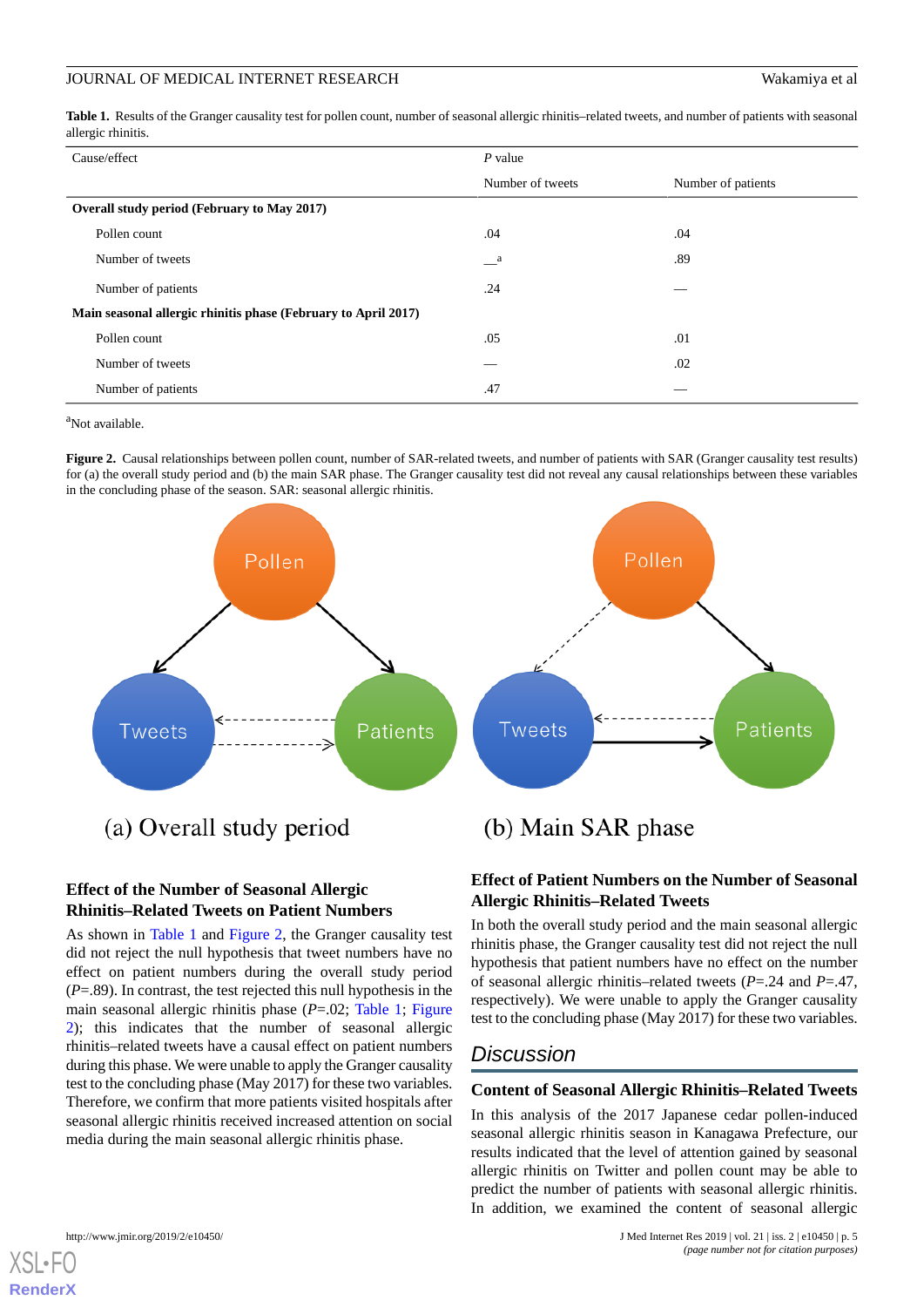rhinitis–related tweets posted during the study period (January to May 2017) to gain further insight into these relationships.

The tweets in [Textbox 1](#page-5-0) are examples that were posted on January 30, 2017, which had the highest number of seasonal allergic rhinitis–related tweets before the pollen count, and the number of patients with seasonal allergic rhinitis increased. Pollen count is thought to increase in response to an increase in temperature and a decrease in humidity. In accordance with the expectations, there was a sudden increase in the ambient temperature on January 30, 2017 [\(Figure 3](#page-6-0)), which may have caused more sensitive users to identify and report symptoms ascribed to seasonal allergic rhinitis. This, in turn, may have led to a high level of attention to this topic on Twitter on that day.

The tweets in [Textbox 2](#page-7-0) are examples that were posted on March 1, 2017, which had the highest number of patients with seasonal allergic rhinitis seeking care at the three participating health care institutes during the study period. Coincidentally, there was an extremely low pollen count on this day. Although there appeared to be a slight decrease in tweet numbers ([Figure 3\)](#page-6-0), the tweets included those from patients with seasonal allergic rhinitis who were going or had gone to seek treatment.

<span id="page-5-0"></span>Finally, the tweets in [Textbox 3](#page-7-1) are examples that were posted on March 7, 2017, which had the highest pollen count during the 2017 seasonal allergic rhinitis season. As shown in [Figure](#page-6-0) [3,](#page-6-0) there was a sudden increase in pollen count for several days before the peak on this day. Although there was a reduction in

the number of tweets, the tweets included those from people who had seasonal allergic rhinitis symptoms for the first time this season as well as reports of the worst symptoms for this season. There was also an increase in the number of patients with seasonal allergic rhinitis, and we confirmed that there were tweets where patients reported seeking treatment at health care institutes.

#### **Different Characteristics of Variables**

Through our analysis of pollen count and tweet numbers, we were able to observe differences in data characteristics between these variables. The pollen count was affected by external factors (such as temperature, rainfall, wind speed, and wind direction), and there were substantial fluctuations throughout the study period ([Figure 1\)](#page-2-0). Accordingly, it was difficult to predict at a glance when the pollen season would end. On the other hand, the number of tweets showed some fluctuations ([Figure 1\)](#page-2-0), but there was a general increase from January, a peak in February and March, and a steady downward trend thereafter. Thus, we were able to visualize the trend toward the conclusion of the seasonal allergic rhinitis season. Our analysis showed that the combined use of data with different characteristics not only provided information on the prevalence of seasonal allergic rhinitis but also enabled observation of the seasonal allergic rhinitis season as it progressed.

The development of an analytical model that accounts for the different characteristics of the datasets while providing insight into the causal relationships may enable highly reliable disease surveillance.

**Textbox 1.** Examples of tweets posted on January 30, 2017.

I've been down with hay fever since that windy day. I don't need this lol.

- Pollen is here, isn't it? My hay fever's not that bad, but I could feel it's "arrival" 2/3 days ago. This morning I was hard-core sneezing and my nose can't stop running...
- Looks like it's hay fever.
- Good morning. I keep hearing about hay fever these few days...everyone's most hated season is coming again, eh? You gotta eat lotus roots! Have a great day, everyone!
- Uh oh. I haven't got any tissues. I'm dying. My runny nose won't stop. I'm about to have hay fever. This is gonna be rough.
- I'm totally convinced that once it starts to get warm, then hay fever comes along.
- I haven't got hay fever, but I can kind of feel the pollen flying.
- When it suddenly gets warmer I can feel the hay fever coming
- I don't know if its hay fever or just the temperature differences in winter...but I'm snuffling.
- Today, it's warm and windy, and I'm sneezing lots is the pollen flying? I also heard that this year's pollen count is 4.4 times more than last year's. I already had a pretty rough time last year with my severe hay fever…stuffy nose, itchy eyes...I hate this. During this period I'd like to rip out my nose and eyeballs. Seriously.
- I hate this my nose won't stop running, I don't even know if this is the remnants of a cold or the effects of hay fever for real lol.
- I kind of feel like this year's hay fever is already starting. I'll stock up on OTC meds tomorrow.
- It...it's finally here...hay fever, my eyes are itching and my nose is running and my head is heavy...it's usually empty tho.
- My face is suddenly swollen today, and my eyes are bleary. it's hay fever!!!
- I'm home! maybe it's the warm weather, but I feel a bit hay fever-ish...what a pain
- When it's this warm, hay fever's here---- #nhk11

**[RenderX](http://www.renderx.com/)**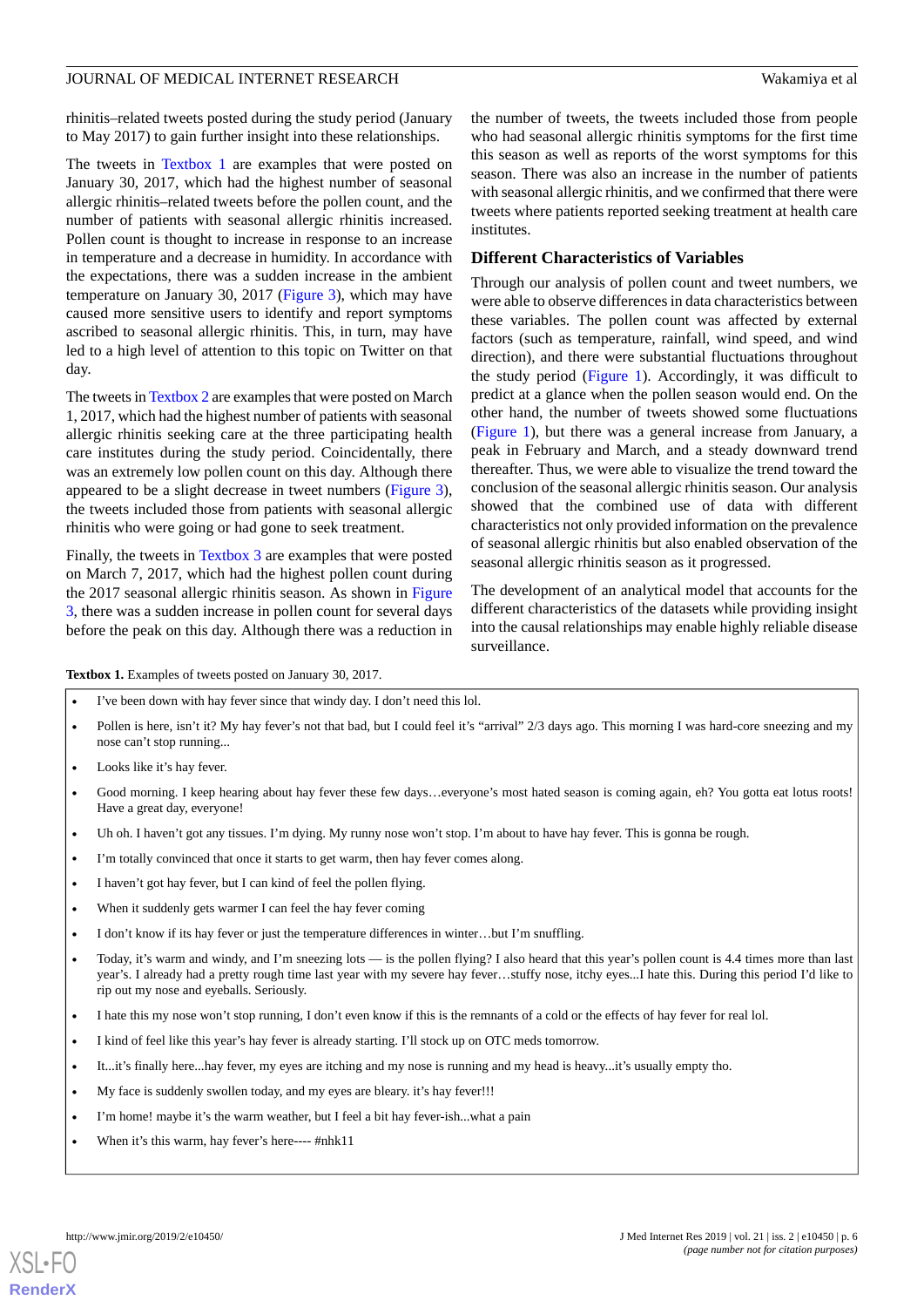<span id="page-6-0"></span>Figure 3. Peak number of SAR-related tweets, number of SAR patients, and pollen count. The X-axes represent the date and the Y-axes represent the min-max normalized data values for the three variables. The blue line represents the number of tweets, the green line represents the number of patients, the orange line represents the pollen count, and the grey line represents the mean temperature. SAR: seasonal allergic rhinitis.



(b) Peak number of patients (Peak 2: March 1, 2017) and pollen count (Peak 3: March 7, 2017)

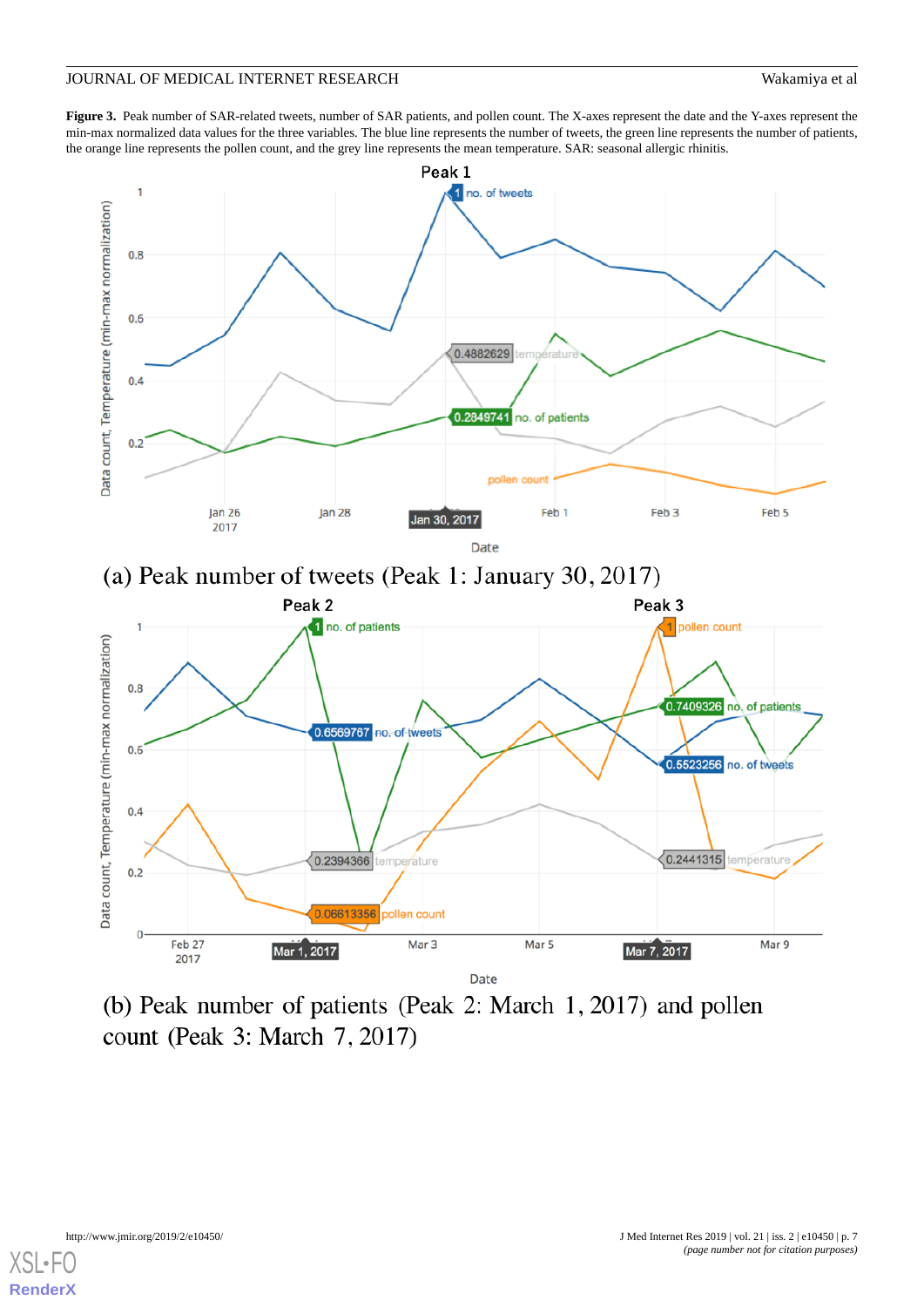<span id="page-7-0"></span>**Textbox 2.** Examples of tweets posted on March 1, 2017.

- I'm fine when I'm outside, but I suddenly get hay fever symptoms around midnight. What's up with this delayed attack.
- I woke up cos I couldn't breathe cos my nose was stuffed cos of hay fever.
- My sleeping time and concentration are dwindling away because of hay fever
- Argh. This hay fever headache is massive...
- OH NO. I forgot to take my hay fever meds.
- My eyes are totally red cos of hay fever, But I still wanna use my colored contacts  $\sim$ .
- I just took hay fever meds. I'll sleep a bit more. I dunno why my shoulders are so stiff lately.
- This anti-hay fever mask has NO effect LOL
- I forgot my eye drops and nasal spray for hay fever but I haven't got any symptoms. Maybe the non-drowsy oral meds are enough? Or is the real deal still to come?
- I'm using a mask but my nose is running from hay fever...
- Came to see the doctor for hay fever before work but it's really crowded
- I'm here at the ENT. The doctor recommended an actual treatment to cure hay fever and not just suppress the symptoms but it looks like a pain to keep coming here. It seems I have to come here every month for 5 years, even in the off season. I want to do it if I have time next year!!
- So this is hay fever. If I go outside without a mask my nose becomes a waterfall...
- <span id="page-7-1"></span>When I woke up today I was sniffing more than usual and my throat hurts, is this hay fever or a cold...if this continues tomorrow, I'll probably come back tomorrow in even worse condition, last time I thought it was a cold and felt pretty confident, but it got worse and I lost my voice LOL

**Textbox 3.** Examples of tweets posted on March 7, 2017.

- Hay fever sucks
- Good morning. Hay fever has arrived; my eyes and nose are so itchy~ I'll try to be cheerful today as well.
- I've run out of hay fever meds, so if I seem to keep sneezing, I'll probably have to get more meds from the doc.
- Oh man, my face is swollen and painful. Hay fever? Or maybe allergies?
- I've got hinoki hay fever and dust sensitivity, so I've GOT to have a mask for this old house in Yamanashi.
- My hay fever is going completely crazy today. Forgetting the tissues was a fatal mistake.
- Sudden spike in the number of people with hay fever symptoms!
- I thought I was sick, but the hospital told me I had hay fever unbelievable...
- My hay fever is horrible today. This is the worst for this year.
- I just came back from the hospital, and I've gotta go again...my hay fever debut orz
- I was totally phased out with hay fever and almost forgot to go to school.
- My nose won't stop running. I think it's hay fever.
- My hay fever is crazy so I've got shades and a mask on. Totes feel like a celeb.
- Today's hay fever is really rough. I'm completely done in with this triple play of sneezing, runny nose, and itchy eyes.
- The hay fever eye drops work only for just over 10 minutes. I really got to get some oral meds.
- I haven't even stepped out of the house but the hay fever is so bad I don't feel like doing anything.
- I'm sleepy already, this could also be the hay fever at work
- Hay fever where you don't stop sneezing is a real pain.
- It's not a cold, but my head hurts, and when that's settling I've got a runny nose, am sneezing and coughing all at once. This is the start of legit hay fever.
- Been a while since I've had this full-blown hay fever. I blew my nose and it started bleeding, so I spent almost the whole day with a nosebleed. It won't stop.
- The inside of my mouth itches cos of hay fever

**[RenderX](http://www.renderx.com/)**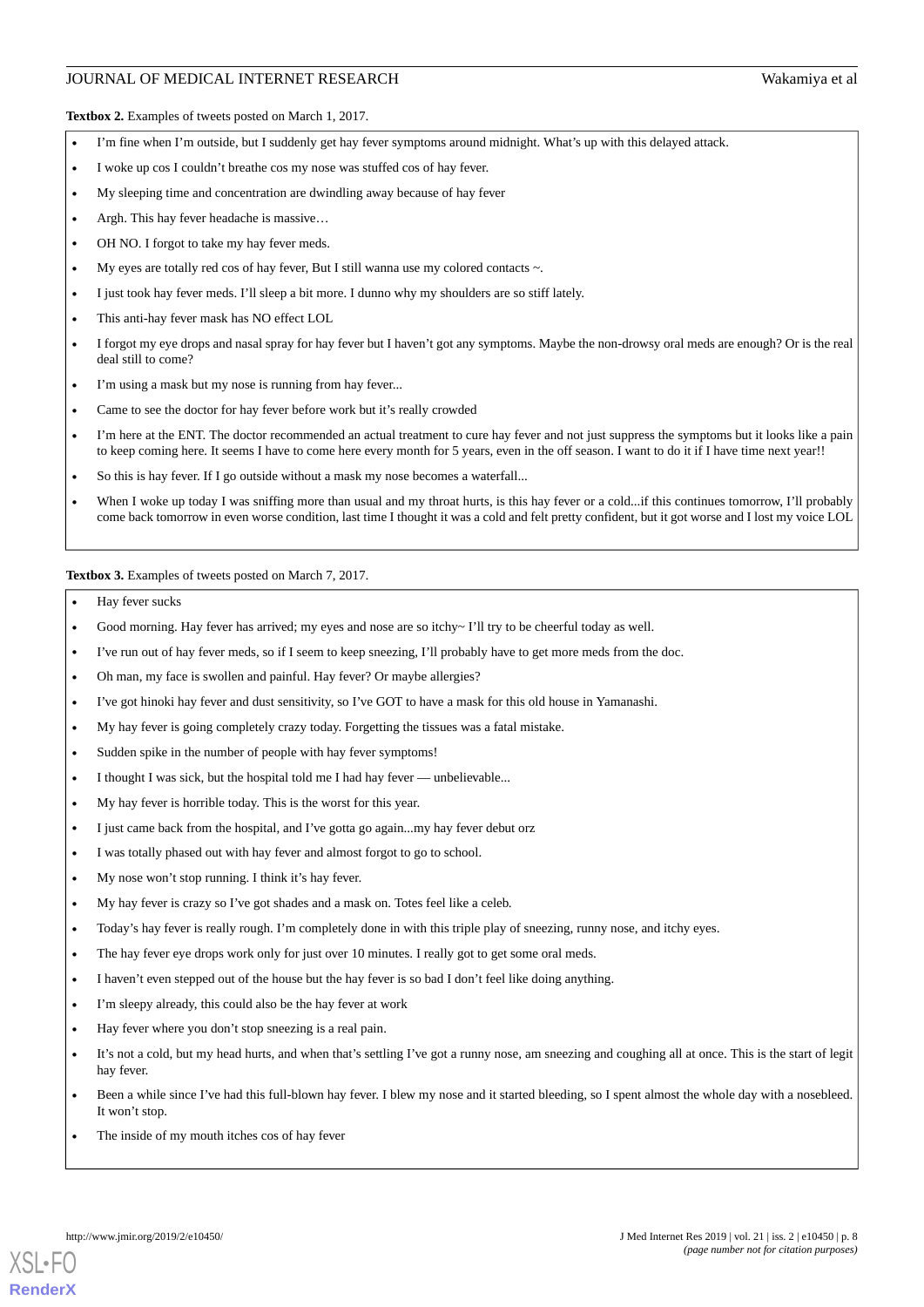#### **Limitations and Future Direction**

This study is subject to several limitations, which could cause statistical and methodological limitations. First, we discuss the limitations caused by characteristics of social media data. This study assumed that there would be no lag effect in reporting symptoms on the same day on twitter. This study also assumed that the location where tweets originated would be the location that twitter users registered in their profile. Although ideally, only geolocation-enabled tweets must be used, the number of these tweets was small (less than 1% in our dataset) due to a recent increase in the number of users who care about their privacy and turn location sharing off. Notably, a lower quality of social media data is regarded as one of the common issues of most research using social media data. In addition, we used retweets as well as the other tweets because we assumed that retweeting tweets was one of the actions of Twitter users over social media. However, the retweet numbers tend to be significantly high when a public health agency or a celebrity tweets about an outbreak. Therefore, we should carefully consider the effect of a sudden increase in retweet numbers. Fortunately, existing research showed that the data-quality issue could be solved by the data quantity and applying appropriate preprocessing techniques to data such as location estimation [[22](#page-10-5)[,23](#page-10-6)], bot detection [[24](#page-10-7)[,25](#page-10-8)], positive/negative classification [[26\]](#page-10-9), and retweet handling [[27\]](#page-10-10). In our future work, we plan to apply these techniques to our social media data to improve their quality.

In this analysis, we did not assess the effects of tweet numbers and number of patients with seasonal allergic rhinitis on pollen count because the number of tweets and patients would not directly affect the pollen count. Specifically, although tweet numbers and patient numbers are indicators of the behavior of social media users and their actual actions, pollen count observed outside is a natural phenomenon, which cannot be easily controlled by social media users. However, it will be possible to analyze the effects of tweet numbers and patient numbers on pollen count if the data observed indoor are available, because pollen count indoor can be controlled by people who take measures to remove pollen by, for example, using air cleaners. In our future work, we will try to analyze the unconsidered effects by gathering a variety of pollen count data and rule out any possible mathematical artefacts in an empirical fashion.

Further in-depth studies are needed to identify the determinants of social media posts described in this exploratory analysis. In addition, this study focused on one seasonal allergic rhinitis season, and downstream studies should be conducted using data that are continuously collected over multiple seasons. Furthermore, although the analyses in this paper were performed while focusing on one area due to the difficulty of obtaining the number of patients with seasonal allergic rhinitis, analyses using data that are collected in other areas should be conducted. Practically, it is very difficult to obtain the number of patients with seasonal allergic rhinitis in each area because no reports on seasonal allergic rhinitis patient numbers are provided in Japan and we have to identify health institutes (three or more in each area would be required) that can participate in this study.

 $XS$ -FO **[RenderX](http://www.renderx.com/)** If we can obtain the patient numbers in other areas, we will conduct further analyses to interpret the results such as population density-based subgroup analysis. Finally, there is a need to conduct intervention-based prospective studies to gain a more accurate understanding of the causal relationships among these variables.

#### **Comparison With Prior Work**

Health-related social media data have been used for large-scale quantitative analyses [\[1,](#page-9-0)[2](#page-9-1)], referred to as "infoveillance" [[3\]](#page-9-2). In particular, major advances have been made in the use of social media data to track the prevalence and spread of infectious diseases and other conditions. Among the infectious diseases targeted for surveillance, researchers have most actively applied these data to influenza surveillance [\[26](#page-10-9)[-34](#page-10-11)]. Surveillance studies have also been conducted on enterohemorrhagic *Escherichia coli* outbreaks [\[35](#page-10-12)] and dengue fever [\[36](#page-10-13)]. In addition, social media data have been used to improve our understanding of Ebola [\[37](#page-11-0)] and Zika virus infections [\[38](#page-11-1)-[40\]](#page-11-2). Although disease surveillance efforts tend to focus on acute infectious diseases, studies have also been conducted on chronic diseases such as cancer [[41\]](#page-11-3), hypertension [\[41](#page-11-3)], asthma [[41](#page-11-3)[-43](#page-11-4)], diabetes [[44\]](#page-11-5), and seasonal allergic rhinitis [\[45](#page-11-6)-[47\]](#page-11-7). Systematic reviews have also been conducted on disease surveillance based on social media data [\[4](#page-9-3)[-6](#page-9-4)].

Although these previous researches reported correlations between actual disease prevalence and social media posts, the mechanism underlying this relationship is still not investigated. In other words, the causal relationship between disease occurrence and the behavior of social media users remains unclear. Thus, this paper clarified the causal relationships among multisource data such as pollen count, the posting behavior of social media users, and the number of patients with seasonal allergic rhinitis in the real world, which is a novel point of this study compared with previous work.

#### **Conclusions**

Although social media data are increasingly used in disease surveillance, there is a need to improve the credibility of these surveillance systems in order to promote their implementation and acceptance in society. Understanding the causal relationships between the behavior of social media users and actual patient numbers is an important step to increase the credibility of these surveillance systems. In this study, we analyzed data on pollen count, the number of tweets, and the number of patients during the 2017 seasonal allergic rhinitis season in Japan using the Granger causality test and shed light on the causal relationships among these variables. Increases in pollen count were found to increase the number of tweets and patients. In addition, increases in the number of social media posts (ie, tweets) also increased the patient numbers, suggesting that patients with seasonal allergic rhinitis or nonseasonal allergic rhinitis were motivated by increases in social media posts and went to the hospital. The main seasonal allergic rhinitis phase and the concluding phase of the season appeared to have different characteristics. Accordingly, disease surveillance based on social media data should be adjusted to account for these time-based differences.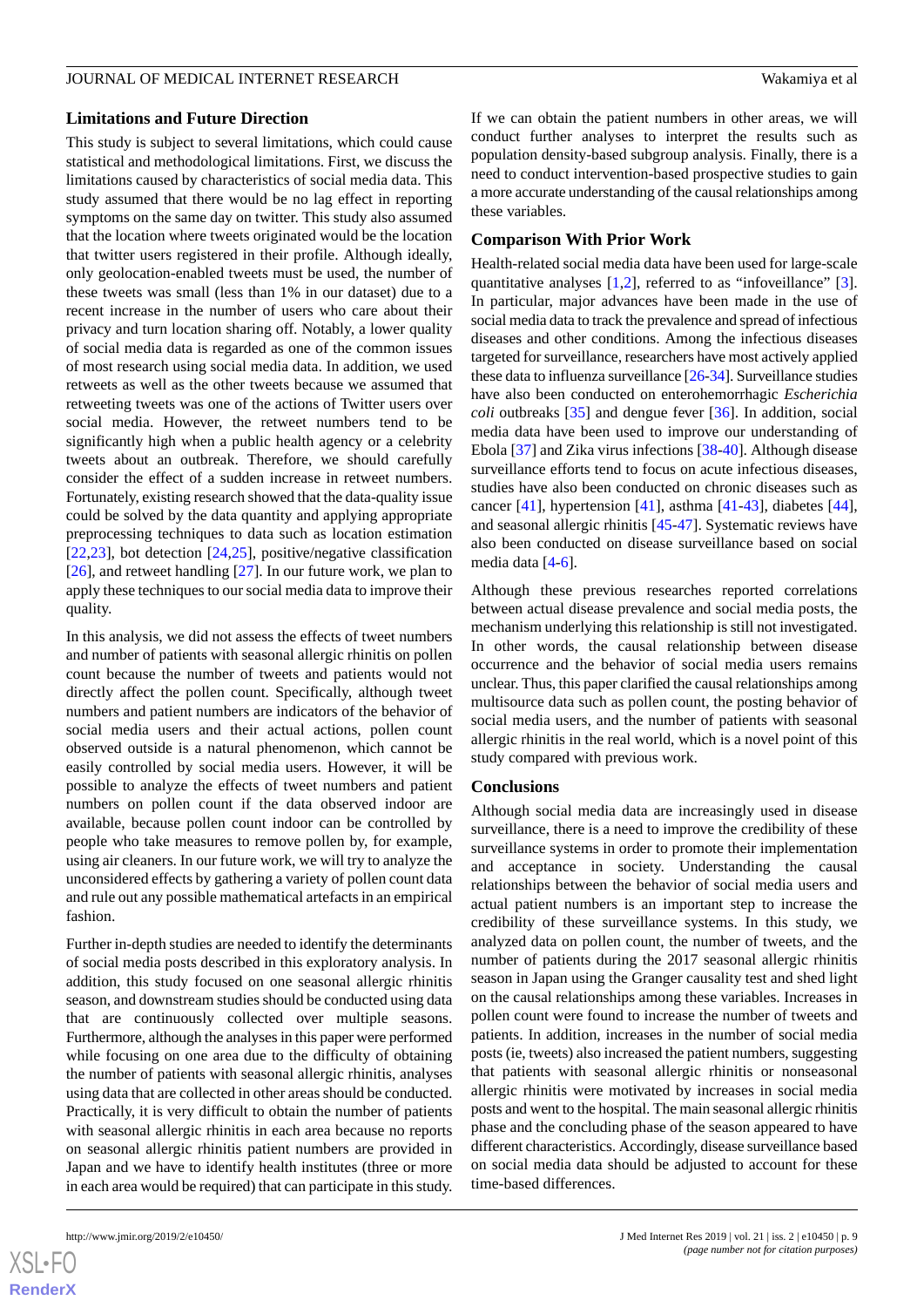#### **Acknowledgments**

This work was supported in part by an ACT-I research grant from the Japan Science and Technology Agency and the Research Program on Emerging and Re-Emerging Infectious Diseases from Japan Agency for Medical Research and Development (#16768699). The authors appreciate the advice and cooperation of the Japan Anti-Pollinosis Council and NPO Therapeutic Promotion Society for Pollinosis and Rhinosinusitis for this study. The authors are also grateful to the physicians and staff of the three participating hospitals for providing the patient statistics.

#### **Authors' Contributions**

SW and EA conceived and designed the model and method. SW, EA, and SM collected the data. SW and EA analyzed the data. SW, EA, SM, and KO prepared the manuscript.

#### **Conflicts of Interest**

None declared.

#### <span id="page-9-0"></span>**References**

- <span id="page-9-1"></span>1. Lee JL, DeCamp M, Dredze M, Chisolm MS, Berger ZD. What are health-related users tweeting? A qualitative content analysis of health-related users and their messages on twitter. J Med Internet Res  $2014;16(10):e237$  [[FREE Full text](http://www.jmir.org/2014/10/e237/)] [doi: [10.2196/jmir.3765](http://dx.doi.org/10.2196/jmir.3765)] [Medline: [25591063](http://www.ncbi.nlm.nih.gov/entrez/query.fcgi?cmd=Retrieve&db=PubMed&list_uids=25591063&dopt=Abstract)]
- <span id="page-9-2"></span>2. Alnemer KA, Alhuzaim WM, Alnemer AA, Alharbi BB, Bawazir AS, Barayyan OR, et al. Are Health-Related Tweets Evidence Based? Review and Analysis of Health-Related Tweets on Twitter. J Med Internet Res 2015 Oct;17(10):e246 [[FREE Full text](http://www.jmir.org/2015/10/e246/)] [doi: [10.2196/jmir.4898](http://dx.doi.org/10.2196/jmir.4898)] [Medline: [26515535](http://www.ncbi.nlm.nih.gov/entrez/query.fcgi?cmd=Retrieve&db=PubMed&list_uids=26515535&dopt=Abstract)]
- <span id="page-9-3"></span>3. Eysenbach G. Infodemiology and infoveillance: framework for an emerging set of public health informatics methods to analyze search, communication and publication behavior on the Internet. J Med Internet Res 2009;11(1):e11 [[FREE Full](http://www.jmir.org/2009/1/e11/) [text](http://www.jmir.org/2009/1/e11/)] [doi: [10.2196/jmir.1157](http://dx.doi.org/10.2196/jmir.1157)] [Medline: [19329408](http://www.ncbi.nlm.nih.gov/entrez/query.fcgi?cmd=Retrieve&db=PubMed&list_uids=19329408&dopt=Abstract)]
- 4. Charles-Smith L, Reynolds T, Cameron M, Conway M, Lau E, Olsen J, et al. Using Social Media for Actionable Disease Surveillance and Outbreak Management: A Systematic Literature Review. PLoS One 2015 Oct 05;10(10):e0139701 [\[FREE](http://dx.plos.org/10.1371/journal.pone.0139701) [Full text\]](http://dx.plos.org/10.1371/journal.pone.0139701) [doi: [10.1371/journal.pone.0139701](http://dx.doi.org/10.1371/journal.pone.0139701)] [Medline: [26437454](http://www.ncbi.nlm.nih.gov/entrez/query.fcgi?cmd=Retrieve&db=PubMed&list_uids=26437454&dopt=Abstract)]
- <span id="page-9-4"></span>5. Paul MJ, Sarker A, Brownstein JS, Nikfarjam A, Scotch M, Smith KL, et al. Social Media Mining for Public Health Monitoring and Surveillance. In: Pacific Symposium on Biocomputing 2016, PSB 2016.: World Scientific Publishing Co. Pte Ltd; 2016 Presented at: The 21st Pacific Symposium on Biocomputing (PSB '16); 2016; Big Island, United States p. 468-479.
- <span id="page-9-5"></span>6. Al-Garadi MA, Khan MS, Varathan KD, Mujtaba G, Al-Kabsi AM. Using online social networks to track a pandemic: A systematic review. J Biomed Inform 2016 Dec;62:1-11 [[FREE Full text\]](https://linkinghub.elsevier.com/retrieve/pii/S1532-0464(16)30035-1) [doi: [10.1016/j.jbi.2016.05.005\]](http://dx.doi.org/10.1016/j.jbi.2016.05.005) [Medline: [27224846](http://www.ncbi.nlm.nih.gov/entrez/query.fcgi?cmd=Retrieve&db=PubMed&list_uids=27224846&dopt=Abstract)]
- <span id="page-9-8"></span><span id="page-9-7"></span><span id="page-9-6"></span>7. Dredze M, Cheng R, Paul M, Broniatowski D. HealthTweets.org: A Platform for Public Health Surveillance Using Twitter. 2014 Presented at: The AAAI-14 Workshop on World Wide Web and Public Health Intelligence; 2014; Québec Convention Centre p. 2-3 URL: <https://www.aaai.org/ocs/index.php/WS/AAAIW14/paper/view/8723>
- <span id="page-9-10"></span><span id="page-9-9"></span>8. HealthTweets. URL: <http://www.healthtweets.org/accounts/login/?next=/> [accessed 2018-02-13] [[WebCite Cache ID](http://www.webcitation.org/

                                            6xBuKfrLT) [6xBuKfrLT](http://www.webcitation.org/

                                            6xBuKfrLT)]
- 9. Sickweather. URL: <http://www.sickweather.com> [accessed 2018-02-13] [\[WebCite Cache ID 6xBoVXhiw](http://www.webcitation.org/

                             6xBoVXhiw)]
- 10. US Department of Health and Human Services. Now Trending. URL: <https://nowtrending.hhs.gov> [accessed 2018-02-12] [[WebCite Cache ID 6xBoNundL\]](http://www.webcitation.org/

                                            6xBoNundL)
- 11. Google Flu Trends. URL:<https://www.google.org/flutrends/about/> [accessed 2018-02-06] [[WebCite Cache ID 6x1qfvJ4F](http://www.webcitation.org/

                             6x1qfvJ4F)]
- <span id="page-9-11"></span>12. Yamada T, Saito H, Fujieda S. Present state of Japanese cedar pollinosis: the national affliction. J Allergy Clin Immunol 2014 Mar;133(3):632-639 [\[FREE Full text\]](https://linkinghub.elsevier.com/retrieve/pii/S0091674913017119) [doi: [10.1016/j.jaci.2013.11.002](http://dx.doi.org/10.1016/j.jaci.2013.11.002)] [Medline: [24361081\]](http://www.ncbi.nlm.nih.gov/entrez/query.fcgi?cmd=Retrieve&db=PubMed&list_uids=24361081&dopt=Abstract)
- <span id="page-9-12"></span>13. Okubo K, Kurono Y, Ichimura K, Enomoto T, Okamoto Y, Kawauchi H, Japanese Society of Allergology. Japanese guidelines for allergic rhinitis 2017. Allergol Int 2017 Apr;66(2):205-219 [\[FREE Full text](https://linkinghub.elsevier.com/retrieve/pii/S1323-8930(16)30165-4)] [doi: [10.1016/j.alit.2016.11.001\]](http://dx.doi.org/10.1016/j.alit.2016.11.001) [Medline: [28214137](http://www.ncbi.nlm.nih.gov/entrez/query.fcgi?cmd=Retrieve&db=PubMed&list_uids=28214137&dopt=Abstract)]
- <span id="page-9-13"></span>14. Oseroff C, Pham J, Frazier A, Hinz D, Sidney J, Paul S, et al. Immunodominance in allergic T-cell reactivity to Japanese cedar in different geographic cohorts. Ann Allergy Asthma Immunol 2016 Dec;117(6):680-689.e1 [\[FREE Full text\]](http://europepmc.org/abstract/MED/27979027) [doi: [10.1016/j.anai.2016.10.014](http://dx.doi.org/10.1016/j.anai.2016.10.014)] [Medline: [27979027](http://www.ncbi.nlm.nih.gov/entrez/query.fcgi?cmd=Retrieve&db=PubMed&list_uids=27979027&dopt=Abstract)]
- 15. Higashide M. Population, Area, Population Density based Prefecture Ranking in Japan (in Japanese). URL: [https://uub.jp/](https://uub.jp/rnk/p_j.html) [rnk/p\\_j.html](https://uub.jp/rnk/p_j.html) [accessed 2018-11-08] [\[WebCite Cache ID 73le5kbM0](http://www.webcitation.org/

                                            73le5kbM0)]
- 16. Ministry of Internal Affairs Communications. Communications Usage Trend Survey, 2016 (in Japanese). URL: [https:/](https://www.e-stat.go.jp/stat-search/files?page=1&layout=datalist&toukei=00200356&tstat=000001102495&cycle=0&tclass1=000001102517&stat_infid=000031591554) [/www.e-stat.go.jp/stat-search/](https://www.e-stat.go.jp/stat-search/files?page=1&layout=datalist&toukei=00200356&tstat=000001102495&cycle=0&tclass1=000001102517&stat_infid=000031591554)

[files?page=1&layout=datalist&toukei=00200356&tstat=000001102495&cycle=0&tclass1=000001102517&stat\\_infid=000031591554](https://www.e-stat.go.jp/stat-search/files?page=1&layout=datalist&toukei=00200356&tstat=000001102495&cycle=0&tclass1=000001102517&stat_infid=000031591554) [accessed 2018-11-07] [\[WebCite Cache ID 73leLw8kc\]](http://www.webcitation.org/

                                            73leLw8kc)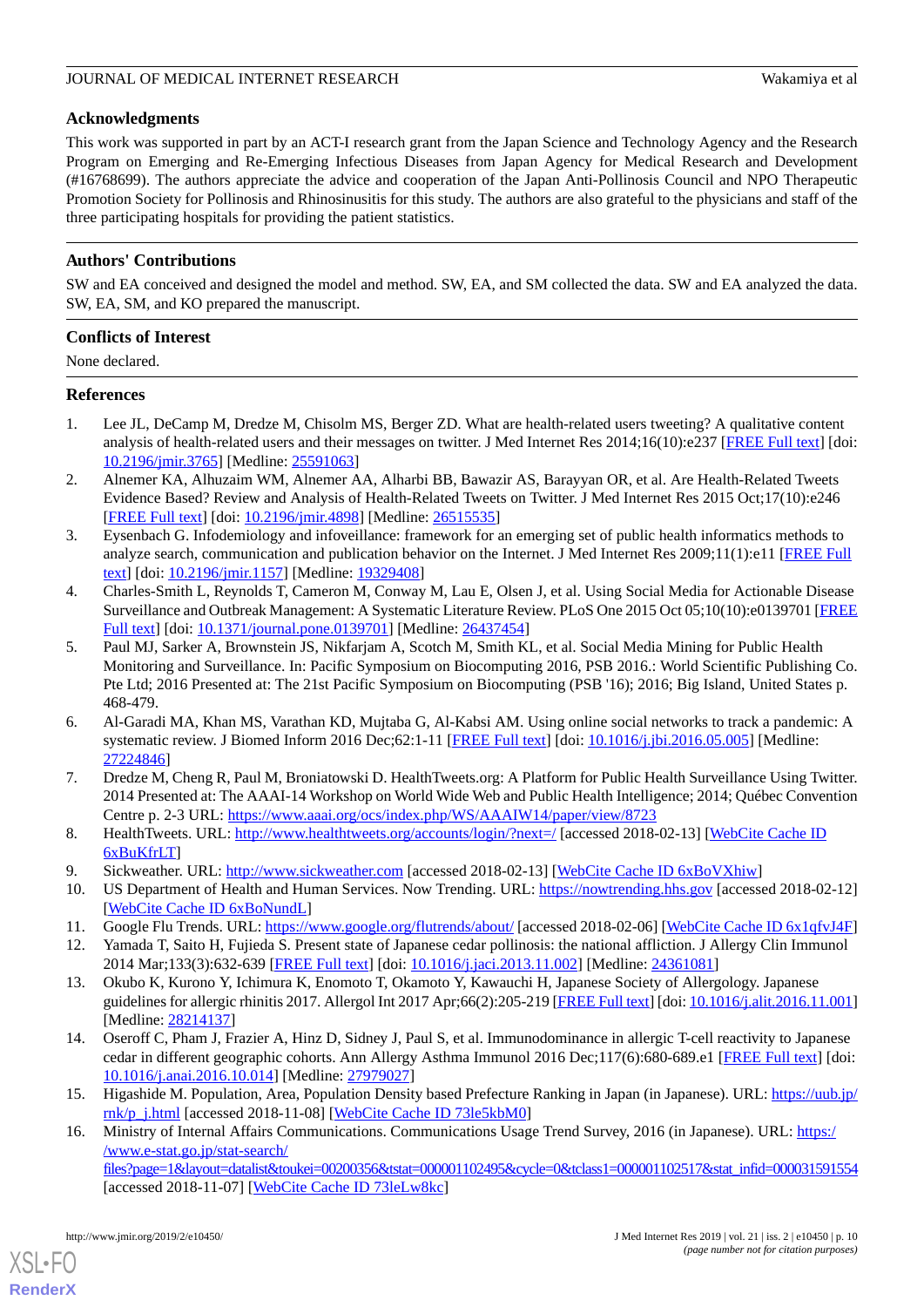- <span id="page-10-0"></span>17. About Hay Fever. URL: [http://translate.google.co.jp/translate?hl=ja&sl=ja&tl=en&u=http%3A%2F%2Fwww.pref.kanagawa.](http://translate.google.co.jp/translate?hl=ja&sl=ja&tl=en&u=http%3A%2F%2Fwww.pref.kanagawa.jp%2Fdocs%2Fcz6%2Fcnt%2Ff848%2F&sandbox=1) [jp%2Fdocs%2Fcz6%2Fcnt%2Ff848%2F&sandbox=1](http://translate.google.co.jp/translate?hl=ja&sl=ja&tl=en&u=http%3A%2F%2Fwww.pref.kanagawa.jp%2Fdocs%2Fcz6%2Fcnt%2Ff848%2F&sandbox=1) [accessed 2018-11-07] [\[WebCite Cache ID 73ledOx6r\]](http://www.webcitation.org/

                                            73ledOx6r)
- <span id="page-10-2"></span><span id="page-10-1"></span>18. The Ministry of the Environment. Pollen observation system (Hanakosan; in Japanese). URL: [http://kafun.taiki.go.jp/index.](http://kafun.taiki.go.jp/index.aspx) [aspx](http://kafun.taiki.go.jp/index.aspx) [accessed 2018-02-06] [[WebCite Cache ID 6x1qnURNw](http://www.webcitation.org/

                                            6x1qnURNw)]
- <span id="page-10-3"></span>19. Data Download of Pollen Observation system (in Japanese). URL: <http://kafun.taiki.go.jp/DownLoad1.aspx> [accessed 2018-02-06] [\[WebCite Cache ID 6x1qvqIyY\]](http://www.webcitation.org/

                                            6x1qvqIyY)
- 20. Tanaka S, Fukinbara S, Tsuchiya S, Suganami H, Ito YM. Current Practice in Japan for the Prevention and Treatment of Missing Data in Confirmatory Clinical Trials: A Survey of Japanese and Foreign Pharmaceutical Manufacturers. Ther Innov Regul Sci 2014 Nov 16;48(6):717-723 [\[FREE Full text\]](https://doi.org/10.1177/2168479014530974) [doi: [10.1177/2168479014530974](http://dx.doi.org/10.1177/2168479014530974)] [Medline: [30227476\]](http://www.ncbi.nlm.nih.gov/entrez/query.fcgi?cmd=Retrieve&db=PubMed&list_uids=30227476&dopt=Abstract)
- <span id="page-10-5"></span><span id="page-10-4"></span>21. Granger C. Investigating Causal Relations by Econometric Models and Cross-spectral Methods. Econometrica 1969 Aug;37(3):424-438 [\[FREE Full text](https://www.jstor.org/stable/1912791?seq=1#page_scan_tab_contents)] [doi: [10.2307/1912791](http://dx.doi.org/10.2307/1912791)]
- <span id="page-10-6"></span>22. Jurgens D, Finethy T, McCorriston J, Xu Y, Ruths D. Geolocation Prediction in Twitter Using Social Networks: A Critical Analysis and Review of Current Practice, In Proc. In: Proceedings of the Ninth International AAAI Conference on Web and Social Media (ICWSM '15). 2015 Presented at: The Ninth International AAAI Conference on Web and Social Media (ICWSM '15); 2015; Oxford p. 188-197.
- <span id="page-10-7"></span>23. Ajao O, Hong J, Liu W. A survey of location inference techniques on Twitter. Journal of Information Science 2015 Nov 20;41(6):855-864 [[FREE Full text](https://doi.org/10.1177/0165551515602847)] [doi: [10.1177/0165551515602847\]](http://dx.doi.org/10.1177/0165551515602847)
- <span id="page-10-8"></span>24. Subrahmanian V, Azaria A, Durst S, Kagan V, Galstyan A, Lerman K, et al. The DARPA Twitter Bot Challenge. Computer 2016 Jun;49(6):38-46 [\[FREE Full text\]](https://ieeexplore.ieee.org/document/7490315) [doi: [10.1109/MC.2016.183\]](http://dx.doi.org/10.1109/MC.2016.183) [Medline: [27295638\]](http://www.ncbi.nlm.nih.gov/entrez/query.fcgi?cmd=Retrieve&db=PubMed&list_uids=27295638&dopt=Abstract)
- <span id="page-10-9"></span>25. Varol O, Ferrara E, Davis C, Menczer F, Flammini A. Online Human-Bot Interactions: Detection, Estimation, and Characterization. In: Proceedings of the Eleventh International AAAI Conference on Web and Social Media (ICWSM 2017). 2017 Presented at: The Eleventh International AAAI Conference on Web and Social Media (ICWSM 2017); 2017; Montréal, Québec, Canada p. 280-289 URL:<https://aaai.org/ocs/index.php/ICWSM/ICWSM17/paper/view/15587/14817>
- <span id="page-10-10"></span>26. Aramaki E, Maskawa S, Morita M. Twitter Catches The Flu: Detecting Influenza Epidemics using Twitter. In: Proceedings of the 2011 Conference on Empirical Methods in Natural Language Processing.: Association for Computational Linguistics; 2011 Presented at: The 2011 Conference on Empirical Methods in Natural Language Processing (EMNLP); 2011; Edinburgh, Scotland, UK p. 1568-1576 URL: <https://aclanthology.coli.uni-saarland.de/papers/D11-1145/d11-1145>
- 27. Wakamiya S, Kawai Y, Aramaki E. Twitter-Based Influenza Detection After Flu Peak via Tweets With Indirect Information: Text Mining Study. JMIR Public Health Surveill 2018 Sep 25;4(3):e65 [[FREE Full text](https://publichealth.jmir.org/2018/3/e65/)] [doi: [10.2196/publichealth.8627](http://dx.doi.org/10.2196/publichealth.8627)]
- 28. Paul MJ, Dredze M. You Are What You Tweet: Analyzing Twitter for Public Health. 2011 Presented at: International AAAI Conference on Web and Social Media; 2011; Barcelona, Spain p. 265-272 URL: [https://www.aaai.org/ocs/index.php/](https://www.aaai.org/ocs/index.php/ICWSM/ICWSM11/paper/view/2880) [ICWSM/ICWSM11/paper/view/2880](https://www.aaai.org/ocs/index.php/ICWSM/ICWSM11/paper/view/2880)
- 29. Broniatowski DA, Paul MJ, Dredze M. National and local influenza surveillance through Twitter: an analysis of the 2012-2013 influenza epidemic. PLoS One 2013;8(12):e83672 [\[FREE Full text](http://dx.plos.org/10.1371/journal.pone.0083672)] [doi: [10.1371/journal.pone.0083672\]](http://dx.doi.org/10.1371/journal.pone.0083672) [Medline: [24349542](http://www.ncbi.nlm.nih.gov/entrez/query.fcgi?cmd=Retrieve&db=PubMed&list_uids=24349542&dopt=Abstract)]
- 30. Paul MJ, Dredze M, Broniatowski D. Twitter improves influenza forecasting. PLoS Curr 2014 Oct 28;6:1 [[FREE Full text](https://dx.doi.org/10.1371/currents.outbreaks.90b9ed0f59bae4ccaa683a39865d9117)] [doi: [10.1371/currents.outbreaks.90b9ed0f59bae4ccaa683a39865d9117](http://dx.doi.org/10.1371/currents.outbreaks.90b9ed0f59bae4ccaa683a39865d9117)] [Medline: [25642377\]](http://www.ncbi.nlm.nih.gov/entrez/query.fcgi?cmd=Retrieve&db=PubMed&list_uids=25642377&dopt=Abstract)
- 31. Iso H, Wakamiya S, Aramaki E. Forecasting Word Model: Twitter-based Influenza Surveillance and Prediction. In: Proceedings of COLING 2016, the 26th International Conference on Computational Linguistics.: The COLING 2016 Organizing Committee; 2016 Presented at: The International Conference on Computational Linguistics (COLING); 2016; Osaka, Japan p. 76-86 URL: <http://aclweb.org/anthology/C16-1008>
- <span id="page-10-11"></span>32. Zhang Q, Perra N, Perrotta D, Tizzoni M, Paolotti D, Vespignani A. Forecasting Seasonal Influenza Fusing Digital Indicators and a Mechanistic Disease Model. In: Proceedings of the 26th International Conference on World Wide Web. Republic and Canton of Geneva, Switzerland: International World Wide Web Conferences Steering Committee; 2017 Presented at: The International Conference on World Wide Web (WWW); 2017; Perth, Australia p. 311-319 URL: [https://doi.org/10.1145/](https://doi.org/10.1145/3038912.3052678) [3038912.3052678](https://doi.org/10.1145/3038912.3052678)
- <span id="page-10-12"></span>33. Sharpe JD, Hopkins RS, Cook RL, Striley CW. Evaluating Google, Twitter, and Wikipedia as Tools for Influenza Surveillance Using Bayesian Change Point Analysis: A Comparative Analysis. JMIR Public Health Surveill 2016 Oct 20;2(2):e161 [[FREE Full text](http://publichealth.jmir.org/2016/2/e161/)] [doi: [10.2196/publichealth.5901\]](http://dx.doi.org/10.2196/publichealth.5901) [Medline: [27765731](http://www.ncbi.nlm.nih.gov/entrez/query.fcgi?cmd=Retrieve&db=PubMed&list_uids=27765731&dopt=Abstract)]
- <span id="page-10-13"></span>34. Brownstein JS, Chu S, Marathe A, Marathe MV, Nguyen AT, Paolotti D, et al. Combining Participatory Influenza Surveillance with Modeling and Forecasting: Three Alternative Approaches. JMIR Public Health Surveill 2017 Nov 01;3(4):e83 [\[FREE](https://publichealth.jmir.org/2017/4/e83/) [Full text\]](https://publichealth.jmir.org/2017/4/e83/) [doi: [10.2196/publichealth.7344](http://dx.doi.org/10.2196/publichealth.7344)]
- 35. Diaz-Aviles E, Stewart A, Velasco E, Denecke K, Nejdl W. Towards personalized learning to rank for epidemic intelligence based on social media streams. In: Proceedings of the 21st International Conference on World Wide Web (WWW '12 Companion).: ACM; 2012 Presented at: The International Conference on World Wide Web (WWW) Companion; 2012; Lyon, France p. 495-496 URL: <https://dl.acm.org/citation.cfm?id=2188094>
- 36. Nsoesie EO, Flor L, Hawkins J, Maharana A, Skotnes T, Marinho F, et al. Social Media as a Sentinel for Disease Surveillance: What Does Sociodemographic Status Have to Do with It? PLoS Curr 2016 Dec 07;8:1 [[FREE Full text](https://dx.doi.org/10.1371/currents.outbreaks.cc09a42586e16dc7dd62813b7ee5d6b6)] [doi: [10.1371/currents.outbreaks.cc09a42586e16dc7dd62813b7ee5d6b6\]](http://dx.doi.org/10.1371/currents.outbreaks.cc09a42586e16dc7dd62813b7ee5d6b6) [Medline: [28123858\]](http://www.ncbi.nlm.nih.gov/entrez/query.fcgi?cmd=Retrieve&db=PubMed&list_uids=28123858&dopt=Abstract)